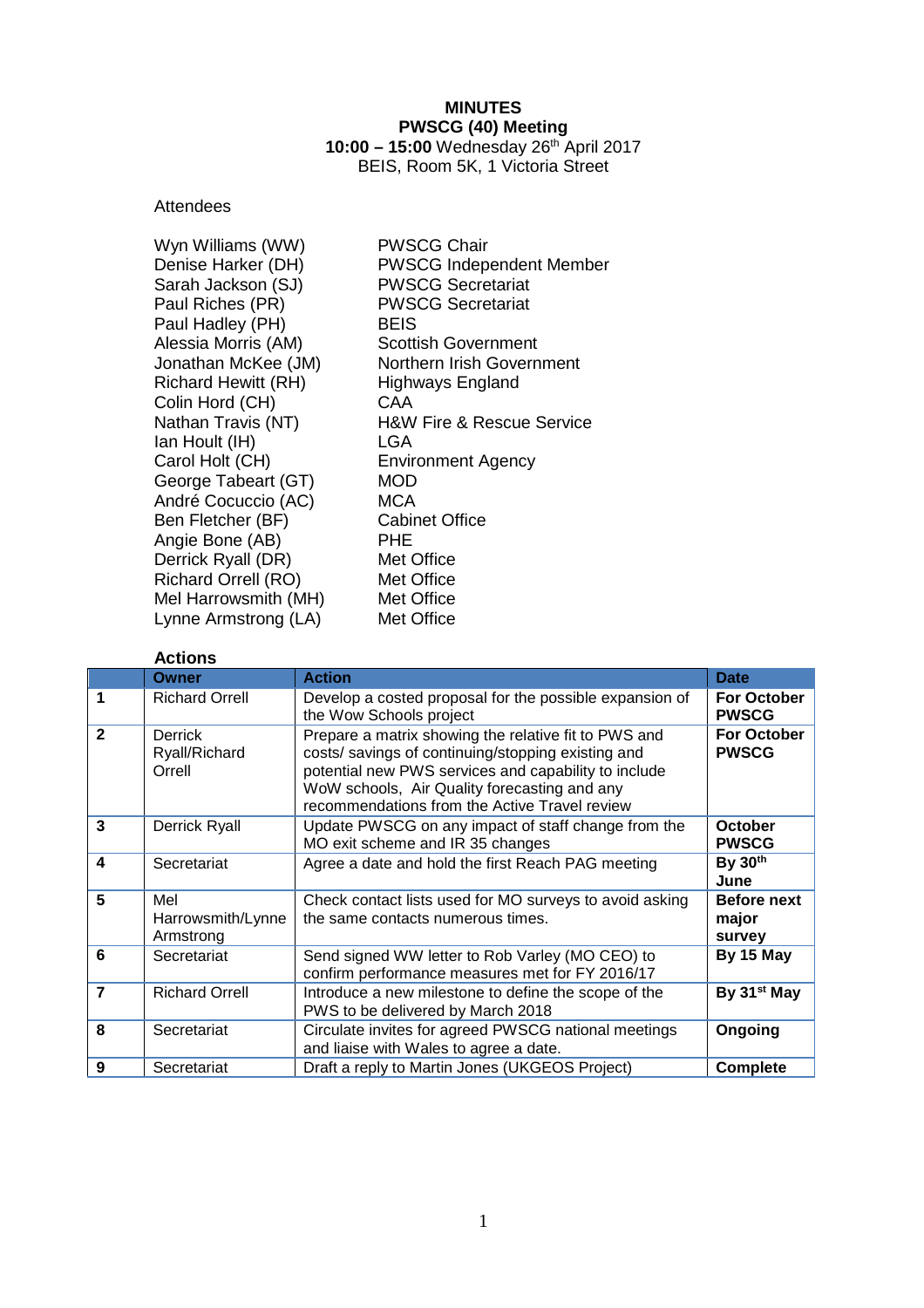# **1. Welcome & Introductions**

WW welcomed attendees. Apologies were received from Paul Furlong (Highways England), Tracy Goode (Wales), Charlie Hall (Herts Police) Kate Henman (DCLG). New attendees at their first PWSCG included Richard Hewitt standing in for Paul Furlong, Carol Holt (EA) and Angie Bone (PHE).

# **2. Minutes & actions from last meeting**

PR updated the group on progress since the last meeting. Progress had been made against all actions required in the timeframe. Two actions are carried over due in October on the costed proposal for the WoW Schools project and preparing a matrix for the cost/savings for PWS going forward. Jenny Shellens will be attending for DCLG at the next meeting.

The minutes of the January meeting were cleared by the group and will be published online once Purdah has ended.

## **3. PWSCG Chair's Update**

WW referred to the Chairman's report which summarised his activity since the January meeting. WW held discussions with the MO PWS team in early March to discuss the development of the CSA for the next FY. The key priorities remain largely unchanged, a series of national capability milestones have been introduced to reflect the dates of planned upgrades to the forecast models. WW attended the PAG meeting at the end of March which reviewed international observations and science and technology with both areas delivering well, meaning the performance measures in those areas were met.

GT enquired about the current voluntary exit scheme being run by the MO and what impact this may have on staff resourcing in relation to the PWS. Although this is an internal matter for the MO to manage, DR informed the group that the MO are aware of the risks posed to the level of skill and experience in the organisation and that combined with the recent IR 35 changes affecting contractors the MO are actively managing the situation and that there would be instances where staff would be retained due to their skill and experience. It was agreed that an update would be provided at the October meeting on the staff resourcing and the impact of changes that may affect the PWS.

# **4. Update from BEIS**

PH introduced himself to the group as the Deputy Director at BEIS who will now oversee the PWS contract. PH previously covered this role in 2013-14 so is not new to the area and also has responsibility for the sponsorship of the MO making sure it continues to run effectively as an organisation. PH informed the group about the recent organisational change within the Business and Science Group including the creation of UK Research and Innovation (UKRI). The biggest priorities of the Department up until the General Election was announced were the Industrial Strategy, Brexit and establishing UKRI. The group were reminded of the commencement of Purdah and the impacts this has on Government work in particular on policy announcements. PH spoke about the importance of this group in keeping the pressure on the MO to ensure that the PWS delivers a value for money service.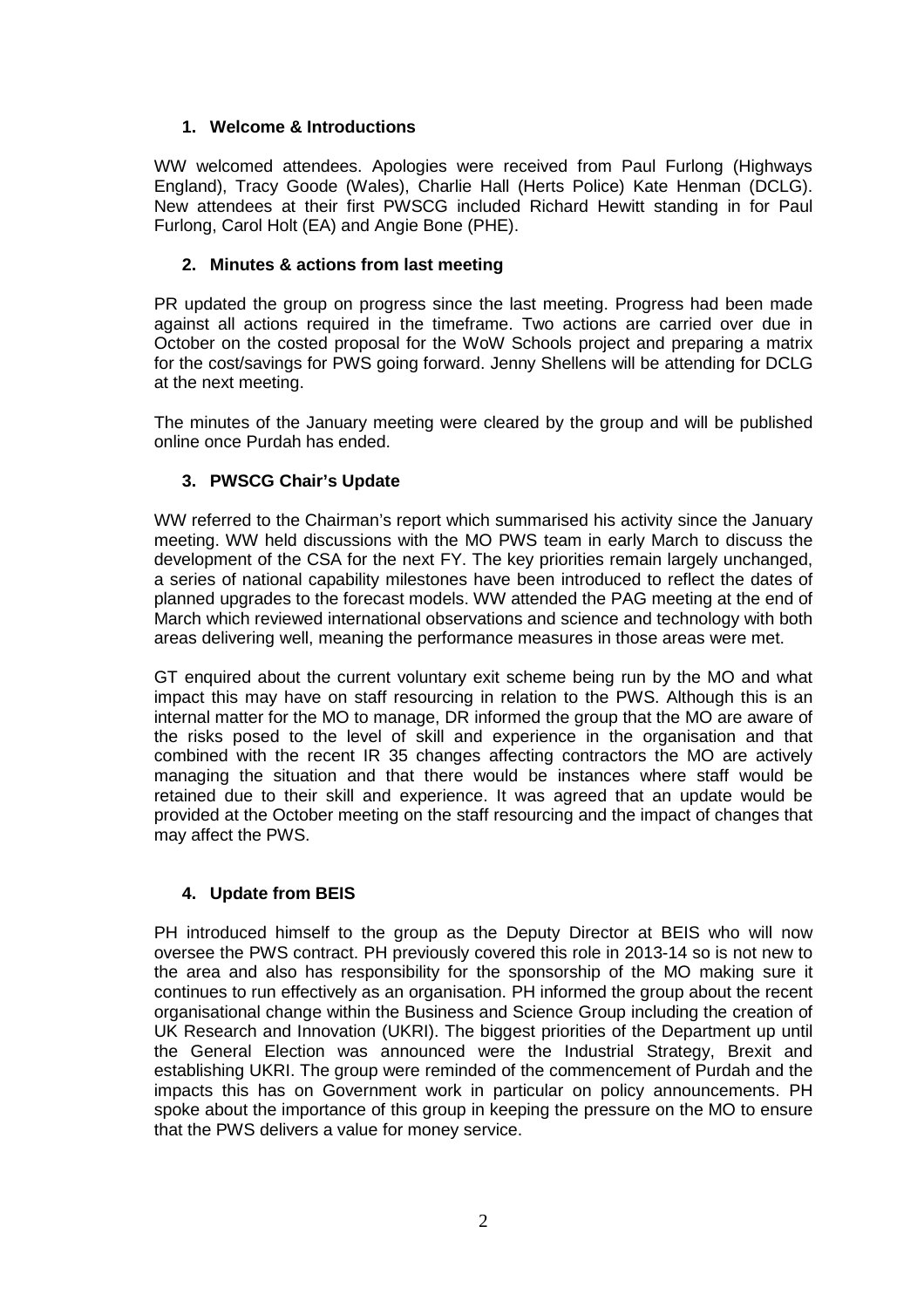### **5. Independent Member's Report**

DH updated the group on the engagement with broadcasters since the last meeting. DH and PR met with STV due to the logistics of them not being able to attend the MARG meeting and subsequently with ITV. The meetings uncovered some concerns from the broadcasters which primarily can be linked to the roll out of the new visual cortex graphics package delivered by the MO supplier Presentation Cartography. There had been issues around communications, in particular linked to the release of upgrades which had not gone as smoothly as planned. The overall sense was that due to the popularity and rapid roll-out of the PWMS there needed to be greater focus on upgrade release and change management procedures. DH and PR held follow up meetings and teleconference with the relevant MO leads and a plan of action was drawn up by MO to make the necessary changes ahead of future upgrades which has been sent to the relevant broadcasters.

## **6. Secretariat update and evidence gathering**

SJ updated the group on the evidence gathering activity for air pollution and the results generated so far from the online questionnaire that was published in March. The MO currently provides and air quality forecast under the PWS and this survey forms part of the evidence gathering process to inform a PWSCG decision about whether the PWS should continue to fund air quality modelling in the future. The intention is to help the secretariat and MO to understand how air pollution forecasts are used, the frequency of use and what people want from them. DR informed the group that the MO has made some changes behind the scenes as to how the Air Quality modelling is being produced which has delivered some efficiency savings.

PR updated the group on the evidence gathering work on 'Active Travel' which aims to better understand the needs of pedestrians, cyclists and also expanded to cover motorcyclists as vulnerable road users. This questionnaire was launched recently and will be published more widely after Purdah. The group were reminded about the secretariat consultation plan that was agreed last September and that future areas of evidence gathering activity will look at data services.

A proposal was put forward to create a 'Reach' PAG to provide the means for interested members of PWSCG with a greater interest in the MO wider reach activity under PWS to better scrutinise and measure progress. Volunteers were sought with AB, CH and NT confirming their interest in joining. A date would be found in the next couple of months for the first meeting.

### **16/17 Deliverables and Performance**

### **7. Summary of Responder Survey**

MH provided a summary of the recent responder survey, 1377 responses were received this year with a headline satisfaction score of 92% with the NSWWS (2%+ on the previous year). The key results show that there has been a decrease in the number of responders saying there are too many warnings issued which is a positive although it is recognised that a quiet year weather wise may have an impact on this score. There has been an overall increase in the use of hazard manager to access warning information which is a positive and indicates the improvements made to the service last year were beneficial. TV is still an important channel in terms of reach and access to warnings. There is an overall satisfaction score of 90% for the service provided by the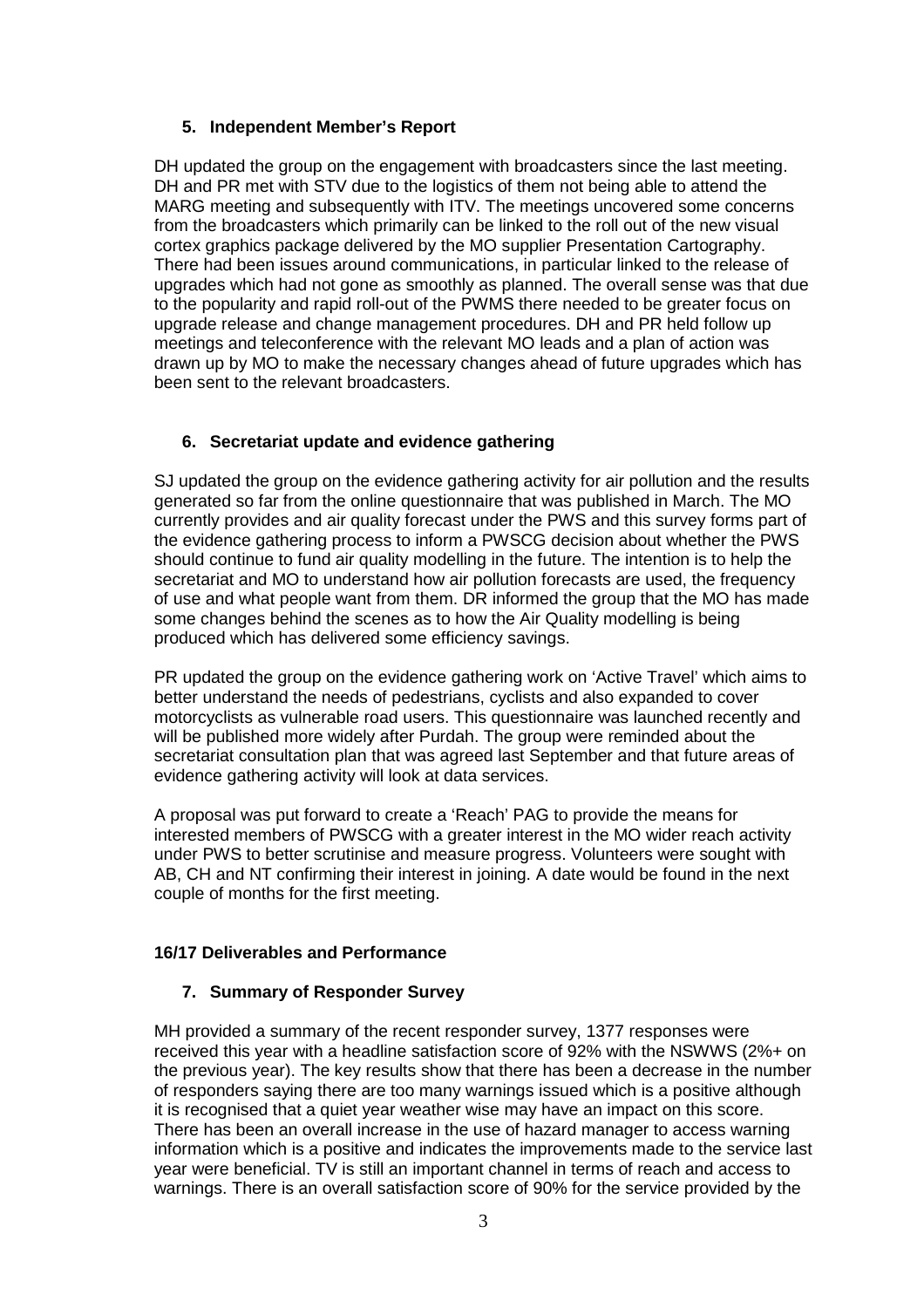MO Advisors with an overall satisfaction score of 87% with the Public Weather Service. The group discussed the links to Resilience Direct as some around the table are users of both services. Uptake and use of Resilience Direct does vary across the regions of the UK according to members of this group. BF informed the group that there will be more assistance provided to increase the uptake and use of RD amongst the civil contingency community.

### **8. Milestone review**

SJ updated the group on two milestones that have been reached within the year, these were PWS Milestone 4b – delivering a step change in content and forecast accuracy milestone 10. The group had reviewed the papers on both setting out the action taken to meet these milestones and were content to sign them off as met.

# **9. Met Office Annual Report: Review of the year**

DR provided a summary presentation reviewing the past year both in terms of the weather experienced and the achievements of the PWS. Weather wise it has been relatively quiet compared to previous years. There were four named storms over the winter period with feedback indicating that 90% found the warnings useful. There were substantially fewer warnings issued 311 compared to 674 the previous year indicating the overall more benign weather experienced. Key areas of challenged focussed on the need to better forecast detailed thunderstorm location and intensity. There were also incidents of fog which has a particular impact on the aviation sector so more progress on that weather type was noted as an area to focus on.

The group were informed about the completed installation of the new Cray High Performance Computer (HPC) that was achieved three months ahead of schedule. This will deliver processing capacity that is 15 times faster than the previous computer. The radar upgrades have been completed at 13 out the 15 planned sites. DR spoke about a new source of wind data coming from aircraft Mode S sensors with six sites installed to receive this information covering the UK. The group were reminded of the improvements that were delivered by the major model upgrade PS38 in November 2016 which delivered benefits including a larger UK domain, UK runs out to 5 days, a new global wave model and better representation of shower formation.

On reach and engagement there continues to be increased uptake of the App which has seen a number of upgrades and additional content added since its launch. The MO has continued to increase the content it offers over a number of social media channels with 474m views of MO content. DR spoke about the delivery of the Public Weather Media Service (PWMS) that was launched in July 2016. The service has seen a wide uptake with broadcasters with particular benefits realised in the delivery of the Presenter tool and the improved Visual cortex graphics package.

### **10. PWSCG Annual Report and FY 16/17 sign off**

The Group confirmed they were content with the report summarising the work of the PWSCG over the year which will be published on the PWSCG webpages. WW confirmed with the group that he is content with the MO delivery of the PWS over the last year and that he approves the letter to be sent to Rob Varley the MO CEO to confirm that the MO has met the performance standards set out in the Customer Supplier Agreement for 2016/17.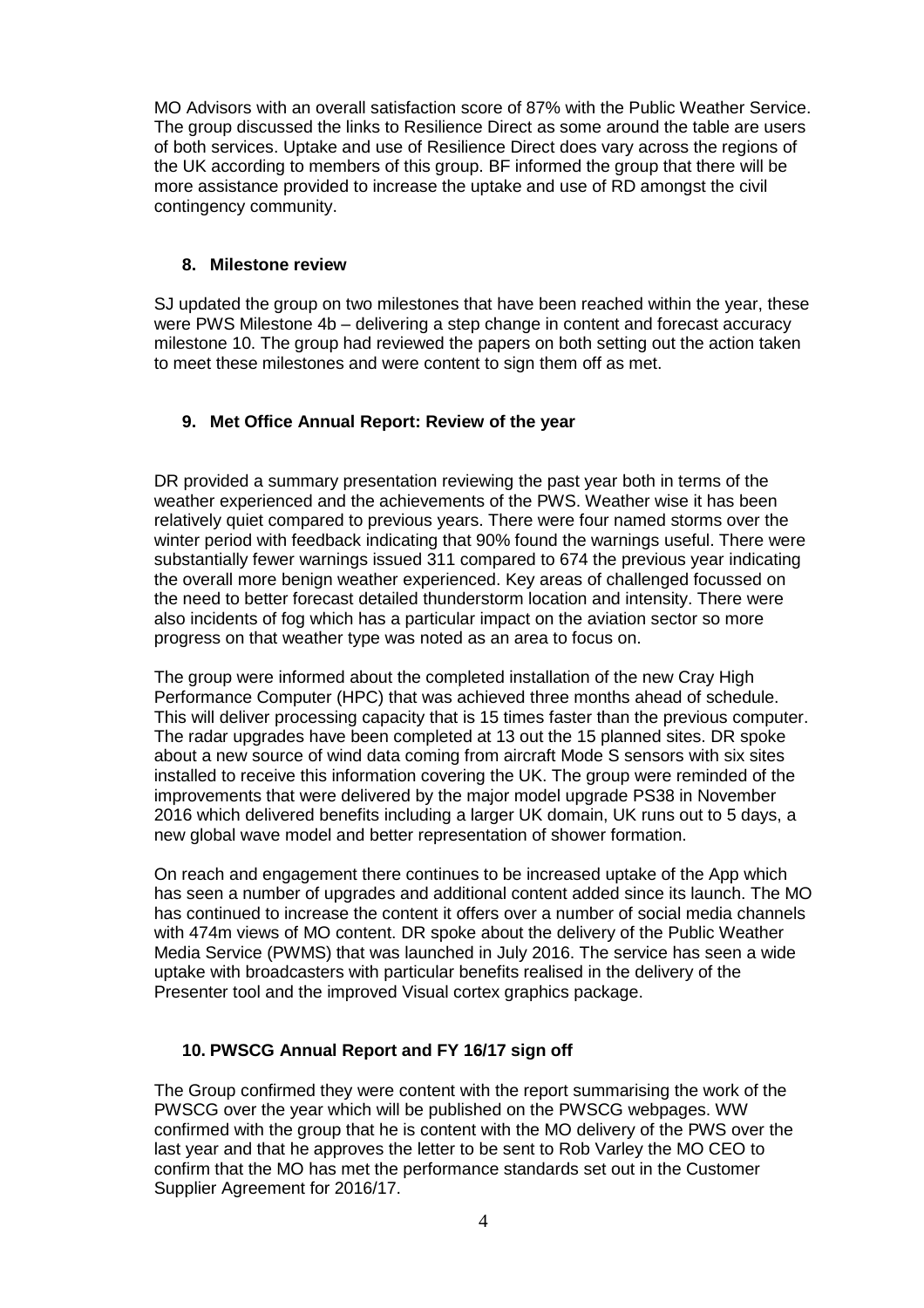### **11. Updates to the CSA including PPMs and Milestones**

DR updated the group on the continuing priorities in the CSA. The main ones being a focus on improving accuracy both actual and perceived, increasing reach and engagement and being able to deliver the £10m savings by 2019 as agreed in the CSR settlement in 2015. DR highlighted the areas of change such as the move to adapting to an 'agile' approach to development in particular in relation to online digital content. There would be more emphasis on third party reach and a refresh to the CSA style to pull together PPMs, Milestones and Indicators.

The group discussed some of the targets in the CSA in particular on the stretch target for PPM1 where warnings should provide good or excellent guidance. The current target of 70% has been in place for a few years with a stretch of 80%. The group agreed that it would be more useful to have a stepped approach to the target in this area and agreed to the target increasing over the next few years starting at 72% for this year then, 74% and 76% for the succeeding years.

The group also discussed whether a new milestone should be introduced to define the scope including capabilities and services that are required after the Transformation & Efficiency Programme has completed. The group agreed to add this milestone into the CSA.

### **12. PWSCG Milestone sponsors and Secretariat Operating plan**

SJ proposed the milestone sponsors for the coming FY 2017/18 which were agreed by the group.

The Secretariat operating plan sets out the core functions and duties of the Secretariat and resourcing was noted by the group.

# **13. Introduction from Public Health England**

Dr Angie Bone was invited to present to the group to provide an oversight of her work and responsibilities and a general introduction to the work of PHE. The presentation was very well received and sparked a number of questions from the group.

The work of this group and the areas of responsibility for PHE are clearly linked to the potential for extreme weather events and other natural hazards that have the potential to cause adverse impacts on human health. In particular, cold weather, heatwaves and flooding events are of particular focus for PHE. In addition to the background and introduction to PHE activity the group were given a detailed account of how different the different weather types impact on the nation's health including the relationship between extreme temperatures and mortality rates. PHE also informed the group that they are looking to review their existing cold weather alert system and that is something that the MO will be working with them on. AB spoke about the challenges around climate change which is one of the greatest global threats to public health.